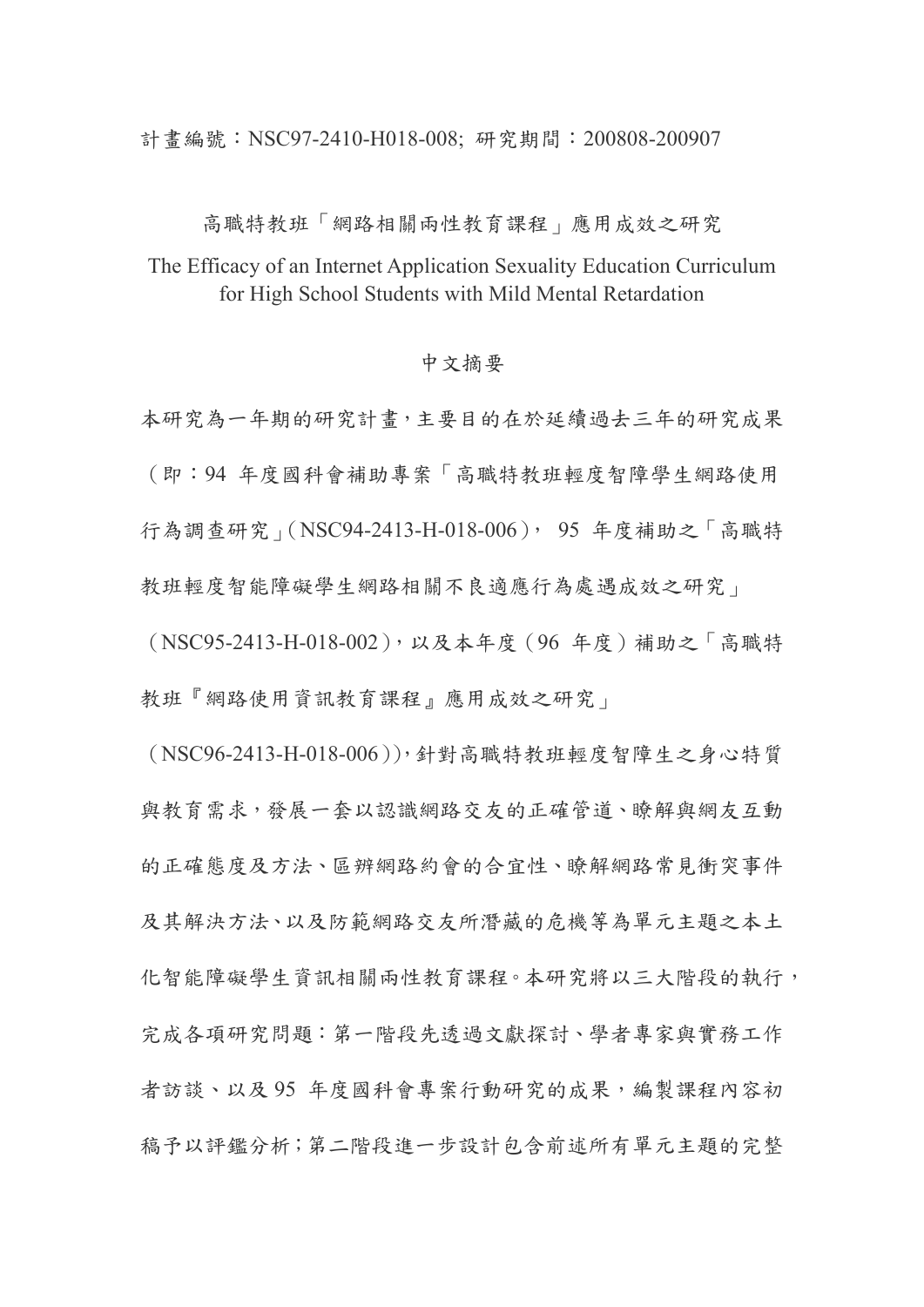教材(預計包括:教師手冊、課本、作業單/習作練習、教學評量與 記錄、教學媒體等)進行一學期班級實驗教學研究;第三階段商請試 用本課程之高職特教班教師與學生,評析其內容,以瞭解課程內容之 可行性與適切性。期望藉由有系統的規劃→驗證→探討→ 修正的過 程,使我國第一套專為高職特教班輕度智障學生所量身打造的網路相 關兩性教育課程,能依據實證研究結果,更加落實啟智教育的推展與 有效教學的實踐。有鑑於 94 年度國科會專案之調查結果顯示,高職 特教班輕度智障生網路素養十分薄弱,尤其在「網路使用正確知能」 以及「網路交友」兩個層面是處於「高使用」卻「低認知」的窘境; 94 年度的調查研究也發現目前高職綜合職能科為這群學生所規劃的 相關資訊教育課程與教材明顯不足。研究者遂於 95 年度國科會專案 中以行動研究方式設計一套以網路使用為主軸,結合「資訊教育」+ 「兩性教育」的輔導方案,並邀集中部地區三所高職特教班疑似具有 網路使用過當行為之智障生,以夏令營活動方式進行小團體輔導,研 究結果顯示,學生在各項研究變項無論是立即成效或是長程維持(即: 夏令營活動結束三個月後)成效皆十分顯著。研究者於是在 95 年度 國科會專案中正式進行第一部份「網路使用資訊教育」套裝課程的研 發(目前已完成約 50%的課程設計工作),再於本年度提出第二部分 「網路相關兩性教育」套裝課程的研發,期盼藉由一套有系統的課程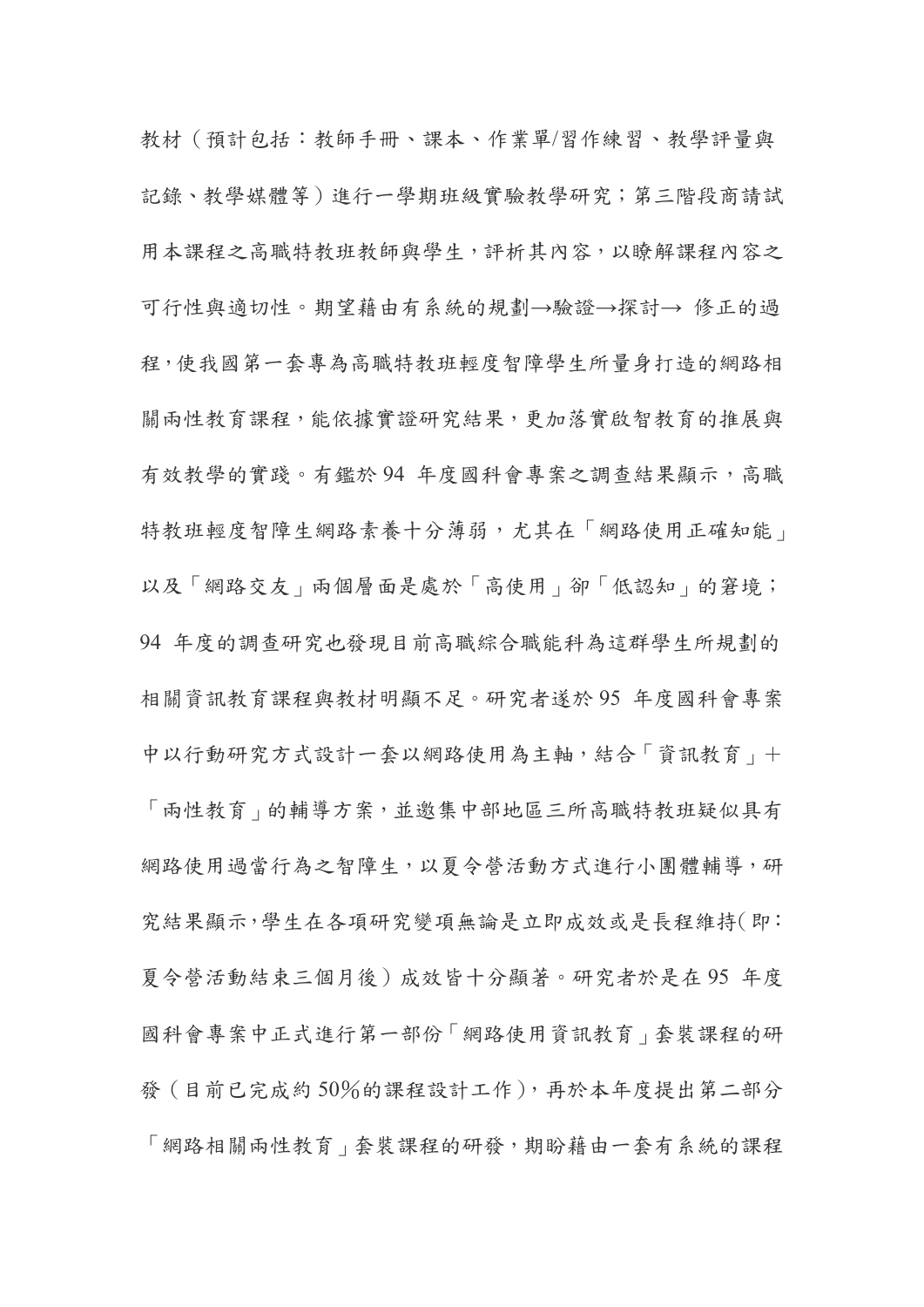與教學幫助高職特教班學生成為「高使用」且「高認知」的網路公民。 本研究擬以質量並重的方式,完成所有研究目的之探討。首先,依據 過去三年研究的經驗與累積成果,針對高職特教班輕度智障生網路人 際互動知能最欠缺的部份,設計一套適性的「網路相關兩性教育課程 與教材」。接著採行「不等組前後測設計」模式,將四所高職特教班 高一學生隨機分派為實驗組及控制組,進行「網路相關兩性教育」課 程教學。俟實驗教學結束後,再邀請實際參與實驗教學活動的各校教 師以及學生代表,針對本研究所設計的課程與教材內容加以評析,提 供相關意見,以利後續課程內容之修正。

關鍵字:高職特教班;輕度智能障礙學生;網路相關兩性教育課程

## Abstract

The proposed study is a 1-year project intents to extend the previous research efforts in understanding the Internet application behaviors ( NSC94-2413-H-018-006 ) , analyzing the effectiveness of an intervention program which combined cyber education and sexuality education for treating high Internet Addiction Disorder (IAD) tendency high school students with mild mental retardation ( NSC95-2413-H-018-002 ) , as well as developing a research-based internet application curriculum (NSC96-2413-H-018-006) for the above population. The proposed study aims at exploring the fitness of a self-developed Internet application-sexuality education curriculum and the maintenance effects of this curriculum. Based upon previous findings of this series research, the maladaptive use of Internet was found among high school students with mild mental retardation. Their high frequency but poor conception of utilizing Internet may lead to harmful consequences such as IAD, inappropriate net-relationships, or even sexual crime. The researcher then developed an intervention program